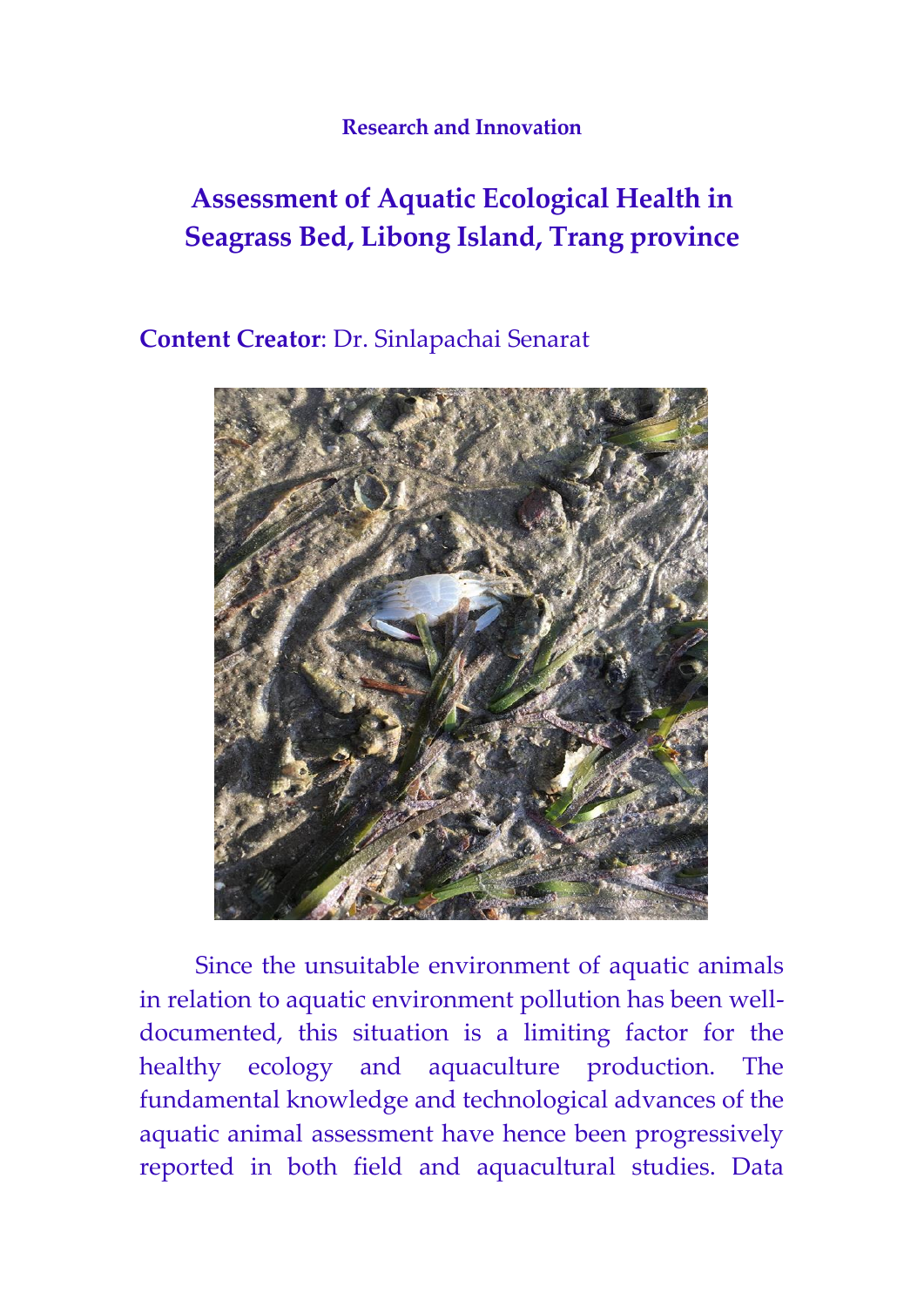concerning the healthy aquatic assessment plays a critical role in receiving the aquatic ecosystem health status that is associated with the effect on human health.

Libong Island, is located on the southwest coast of Andaman Sea, Thailand. This island has a diverse ecosystem with an extensive seagrass, but the huge load of sediment and environmental problems in relation to the loss of seagrass are occurring. It is possible that a wide range of environmental problems affect the marine biodiversity and marine organisms, like benthic invertebrates and fish. Therefore, the health assessment of aquatic animals living this area is required.